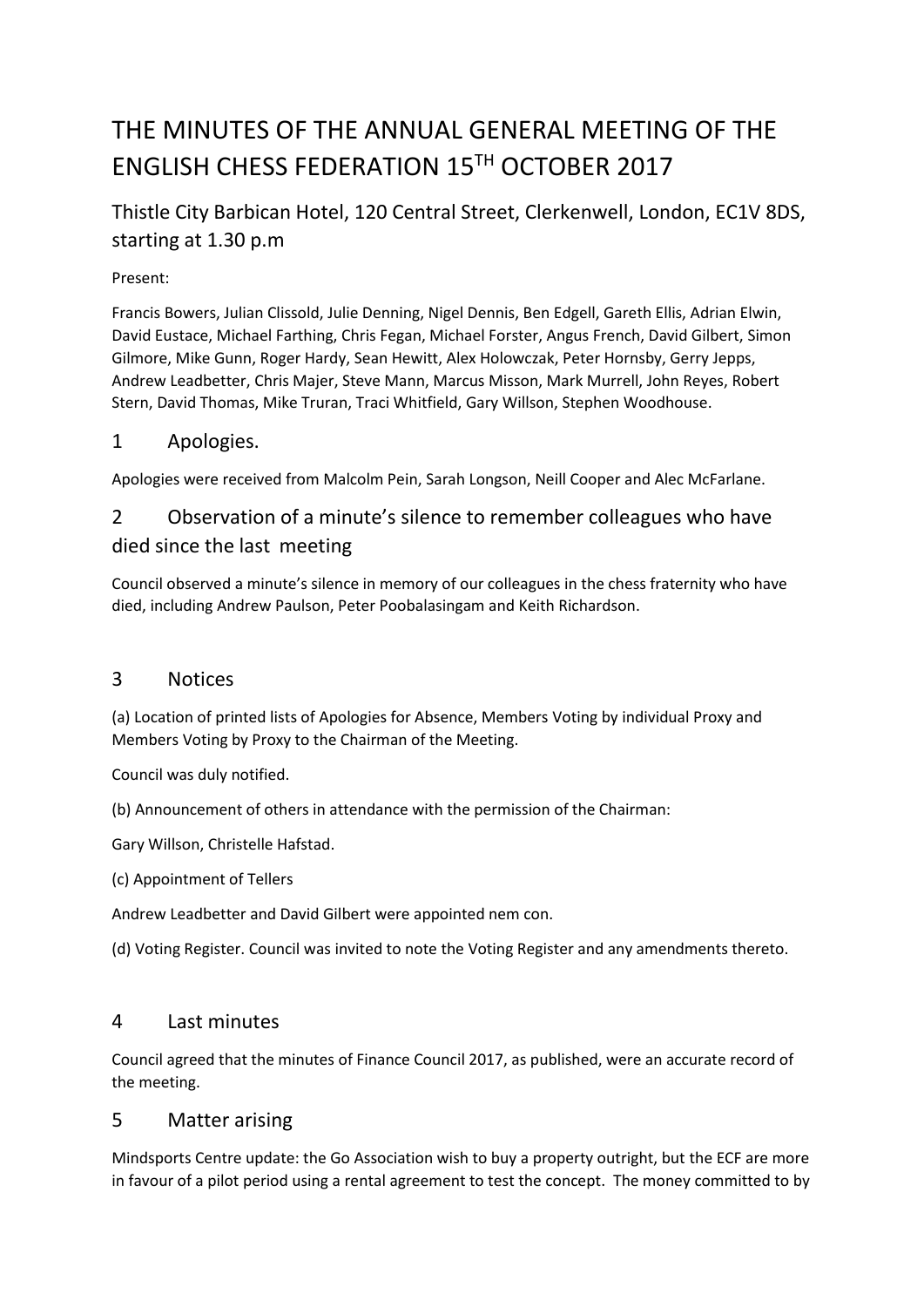the ECF has been spent on the feasibility study, and it is for the Go Association to make further proposals.

Individual Directors' Reports: the Chairman informed Council that he did not wish to revert to the old practice of having individual directors produce reports for their individual directorates, and reminded Council that the single Board report is as recommended by Gareth Pearce.

## 6 To receive and approve the following reports

(a) The Board of Directors' report (Mike Truran)

Julian Clissold (Board Chairman) informed Council that it had been difficult this year to identify dates for meetings where all directors are available due to their other commitments. The Board is working to find the best solution.

The report was passed nem con.

(b) The Chairman of the Governance Committee's report (Robert Stern)

The report as published was passed nem con.

(c) The Chairman of the Finance Committee's report (Tim Herring)

Council had no questions for Tim Herring; the report was passed nem con.

#### 7. Elections and appointments

(a) Director of Finance David Eustace standing for re-election

David informed council that the accounts for 2016 had been published, and apologised for their delay. The ECF's financial performance was worse than the previous year's, but it remains financially robust. We have implemented a more robust invoicing and collection process in the Office. David informed Council that membership can no longer be purchased for 3 years to enable us to move more easily to payment by direct debit.

#### (b) Director of Home Chess Alex Holowczak standing for re-election

Concern was expressed at the use of FIDE ratings for some of the traditionally graded sections at the British Championship. Alex undertook to consider the comments within the ongoing review process. The directorate are trying to increase the number of entrants in the County Championships, and will review in 2018 and report back to the Board. Alex expressed his commitment to continue to FIDE rate as many games as possible, noting that some (including many evening league matches) currently fall outside the FIDE eligibility rules.

#### (c) Director of Membership David Thomas standing for re-election

In response to a question, David confirmed he was content with the current levels of membership, which did not include figures for free Junior Silver members. David is quite happy to send membership figures to any Council members who contacts him.

(d) (1) Non-Executive Director Julie Denning standing for re-election

Julie gave a brief statement before taking questions. Julie was asked about the role of a NED as providing oversight over the Board. She stated that the whole Board went on a training course run by the SRA when she first joined, and that she felt she had undertaken her role as an NED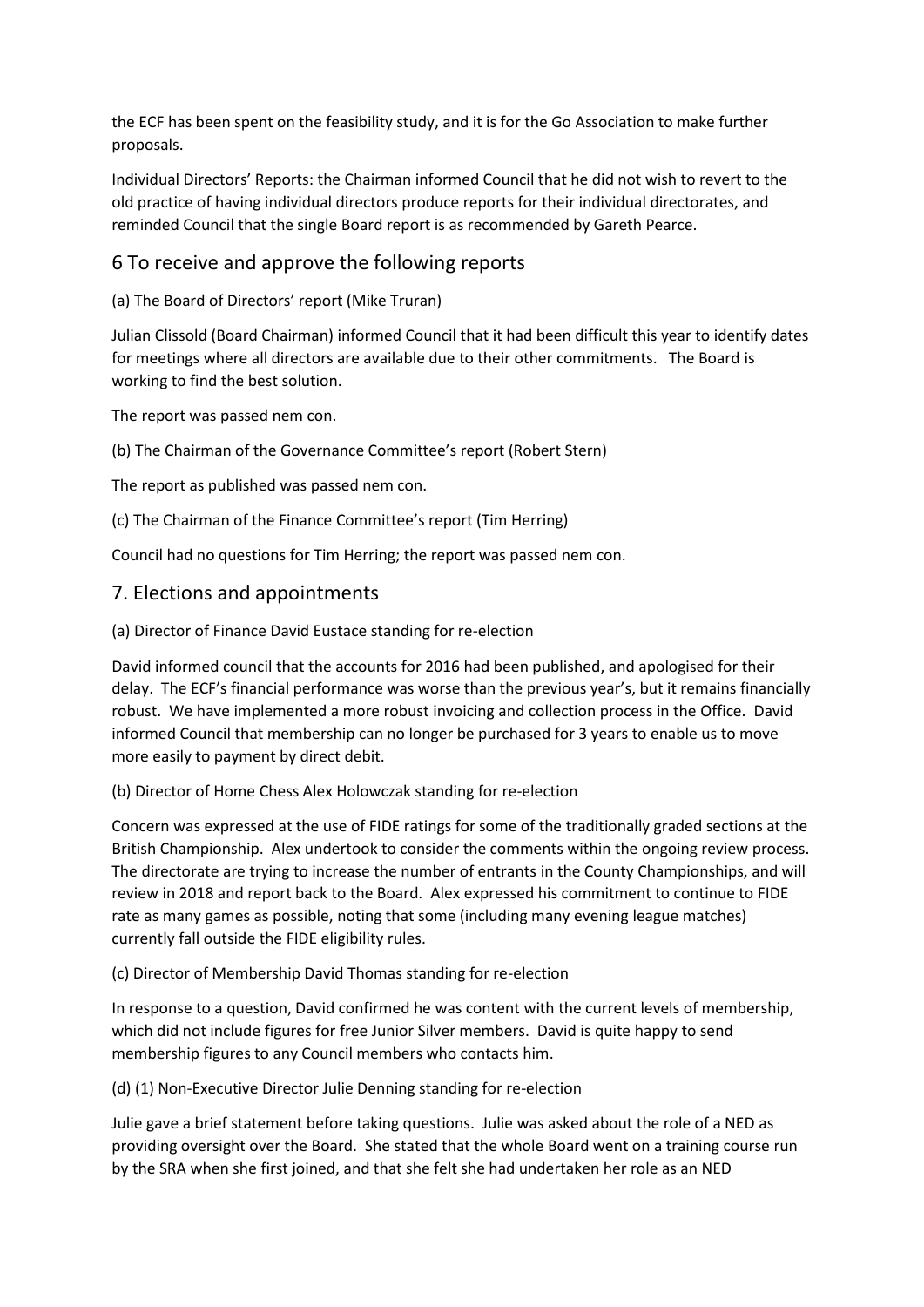appropriately throughout her period of office, including supporting other executive directors and scrutinising Board initiatives.

(d) (2) Peter Hornsby nominated by Francis Bowers Platinum Direct Members Representative, Middlesex County Chess Association, Cumbria Chess Association, South Tyne League, Cambridgeshire County Chess Association

Peter announced to Council that he was formally withdrawing from the election, and endorsed Julie's nomination.

(e) Chairman of Council Mike Gunn standing for re-election (chair: Julian Clissold)

In response to a question, Mike commented that his role was a more technical one than a Board position; he would like to see Council members being more proactive and putting motions forward for consideration. He also stated that in his view bi-annual Council meetings were sufficient to conduct the necessary business of the ECF.

(f) FIDE Delegate Malcolm Pein standing for re-election (chair: Mike Gunn)

Delegates were given the opportunity to submit written questions to Malcolm. None were received.

(g) 1 Member of Finance Committee Ray Clark nominated by Tim Herring (Chairman of Finance Committee)

(h) 2 Members of Governance Committee Andrew Leadbetter nominated by Robert Stern (Chairman of Governance Committee) Michael Farthing nominated by Robert Stern (Chairman of Governance Committee)

Michael Farthing stated the he wished to consider all views when fulfilling his role on the committee. Andrew Leadbetter stated that he had been on the committee for a number of years, and he believed the presence of experienced members was important.

(i) The reappointment of Goatcher Chandler Ltd as auditor was proposed.

Following collation by the tellers of all the votes cast for each of the elected positions, Mike Gunn confirmed that everyone was re-elected by a large majority (the largest being 211 in favour, the smallest being 167 in favour).

#### 8 Awards

Council were informed that the **President's Awards for 2017 for Services to Chess** go to:

- Bryan Bainbridge from Bishop Auckland, the current President of the NCCU, who has been active in County Durham chess for 50 years
- Malcolm Pein, the CEO of Chess in Schools and the Community and organiser of the London Chess Classic
- Steve Rumsby, Chairman of Banbury Chess Club for the past 30 years.

**Club of the Year –** [Halesowen Chess Club,](https://www.halesowenchessclub.org.uk/) West Midlands

**Small Club of the Year -** [Maldon Chess Club,](http://www.maldonchessclub.org.uk/) Essex

**Congress of the Year –** Calderdale Chess Congress, Yorkshire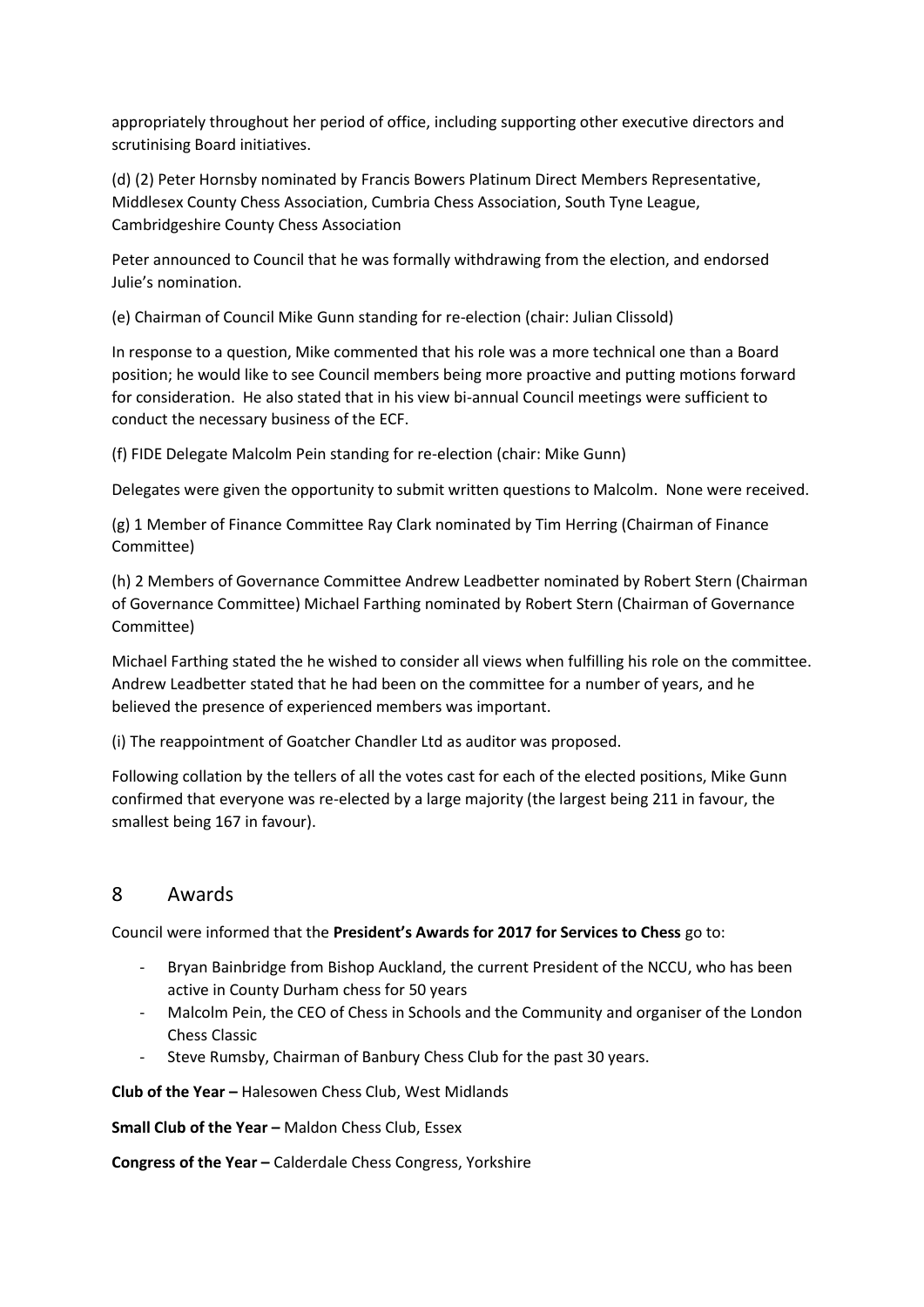**Website of the Year –** [Downend and Fishponds Chess Club,](http://www.downendchess.com/home) Bristol

**Magazine of the Year -** The Gazette, the magazine of the Braille Chess Association

Council was informed that no decision had been made concerning the future of the Player of the Year award.

#### 9 Voting reform.

(a) a special resolution to amend the Articles of Association to increase the representation at Council of Direct Members' Representatives.

A 75% majority was required. By a show of hands, 27 votes were in favour of the motion, 1 against, with 2 abstentions; the resolution was passed.

(b) an ordinary resolution to amend the Direct Members Bye Laws to supplement the amendments to the Articles of Association in (a) above.

Because (a) had been passed, a simple majority was required. By show of hands the motion was passed nem con.

(c) a special resolution to amend the Articles of Association to provide for the publication of how members cast their votes on certain votes conducted by way of poll at meetings of Council.

Council was informed that this motion only applies to card votes, but not those involving the election of an official.

The resolution required a 75% to be passed. By show of hands, 23 votes were in favour with 4 against. The resolution was therefore passed.

(d) a special resolution to make some routine amendments to the Articles of Association, principally reflecting the outsourcing of the role of Company Secretary.

 Council was informed that the ECF had entered into an agreement with a private company to undertake the functions of the Company Secretary. The resolution was passed nem con.

(e) an ordinary resolution to amend the Procedural Bye Laws to reflect the outsourcing of the role of Company Secretary.

The resolution was passed nem con.

(f) an ordinary resolution to update the Direct Members Bye Laws to reflect changes made in recent years to membership categories, fees and benefits and other matters.

The resolution was passed overwhelmingly by show of hands with none against and one abstention.

10 Dates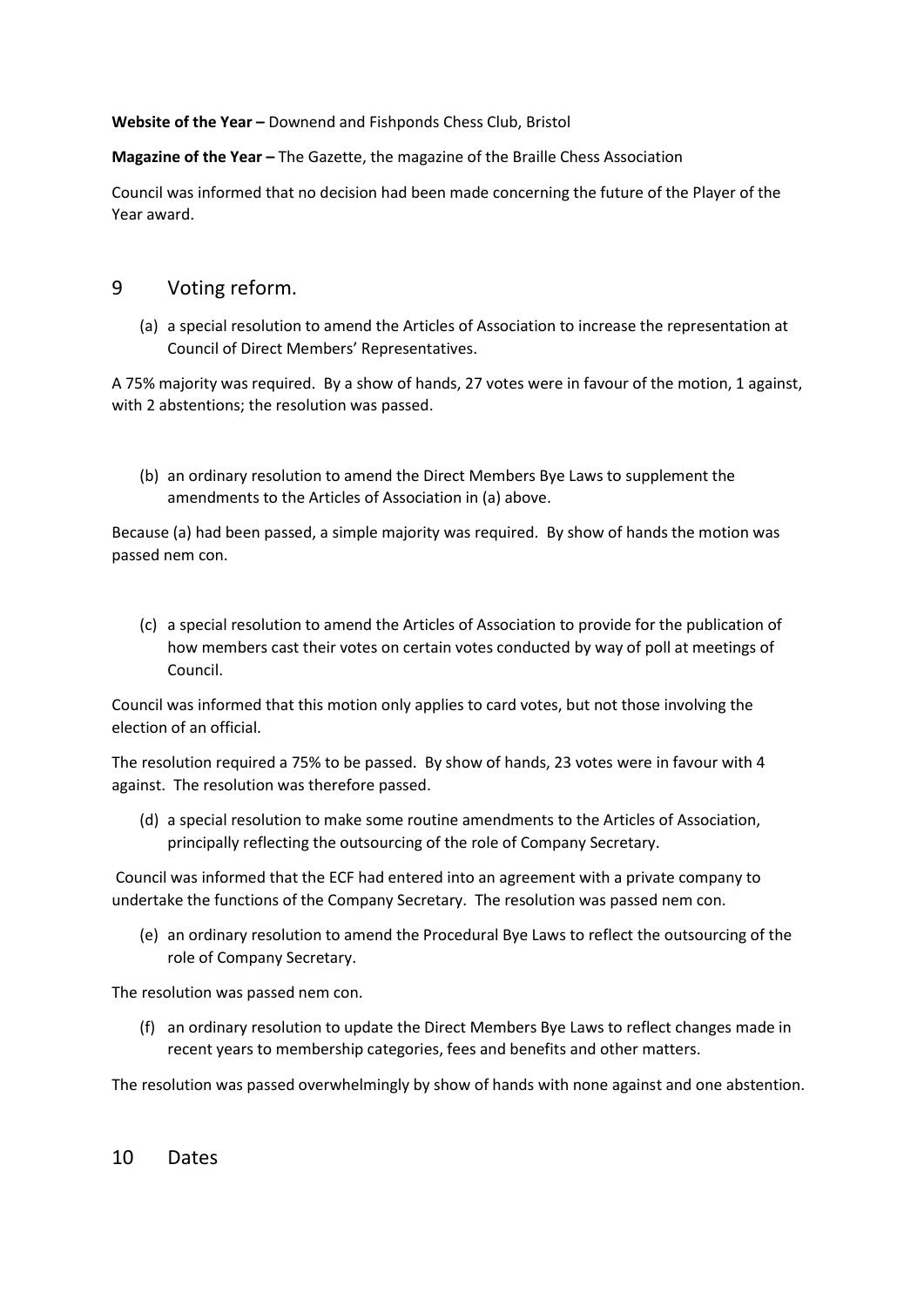Council approved the dates of the next two Council meetings:

Finance Council to be held Saturday 28<sup>th</sup> April 2018 in London

AGM to be held on Saturday 13<sup>th</sup> October 2018 in Birmingham.

#### 11 Strategy paper

Mike informed Council that the feedback he had received since the last meeting had been incorporated within the revised document.

Concern was expressed about the possibility of moving over to monthly grades. Whilst it was agreed there would be some hurdles to overcome, Council would be consulted before any changes were implemented.

The Board's Strategy document was approved by an overwhelming majority with one vote against and 3 abstentions.

## 12 Finance

Council was informed that BCF accounts had been completed, and the accounts of the Chess Centre were for noting.

The ECF accounts had been completed but were subject to audit. They show a surplus of around £29K which was carried forward. The accounts were approved by an overwhelming majority.

We are awaiting the outcome of the ECJ Judicial Review lodged by the English Bridge Union concerning the payment of VAT. If successful we will not have to pay VAT on membership fees.

Mike Truran, Isobel Keen and Chris Mattos had all joined David Eustace and become trustees of the Chess Trust. It had received money from Richard Haddrell which had been passed to our investment managers. With further money from the Carr family and the other PIF, all told there will be around £600K to support junior chess. The Trust is a separate entity, but with strong links to the Federation through the Chief Executive and Director of Finance.

#### 13 Platinum members

Following discussion, it became apparent that the motion to change Platinum membership fee arrangements did not have strong support among Platinum members. As well as some disagreement on the principle, it was not believed the effort to implement the proposal was worthwhile when compared to the potential benefits we would gain.

On an amended proposal, it was agreed by an overwhelming majority (many in favour, 1 against, 3 abstentions) to continue to consider the structuring and support for future funding for the Chess Trust.

## 14 Any Other Business